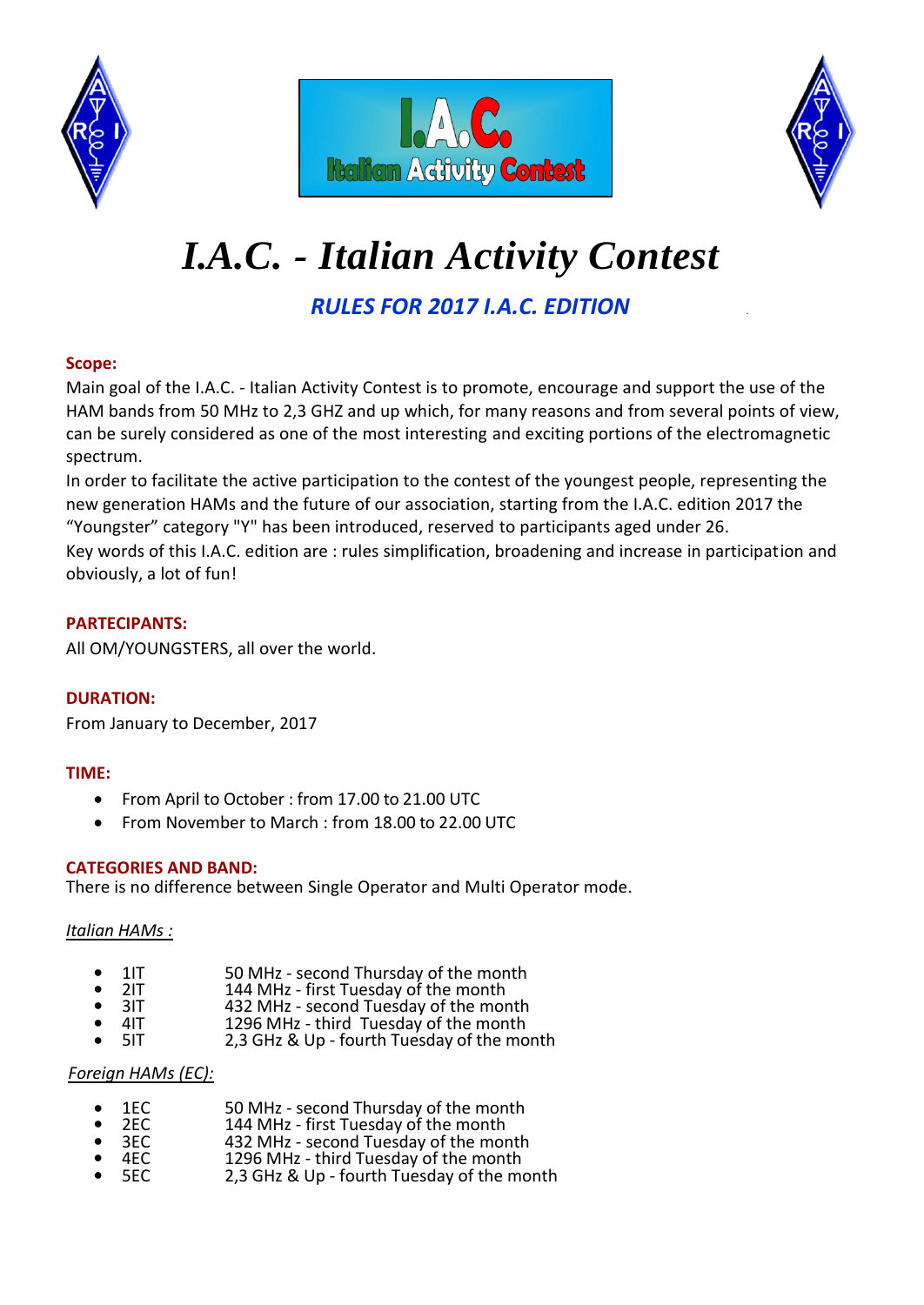#### *YOUNGSTERS – Young HAMs aged under 26 (Y):*

- 1Y 50 MHz second Thursday of the month<br>• 2Y 144 MHz first Tuesday of the month
- 2Y 144 MHz first Tuesday of the month
- 3Y 432 MHz second Tuesday of the month
- 4Y 1296 MHz third Tuesday of the month<br>5Y 2.3 GHz & Up fourth Tuesday of the mo
- 2,3 GHz & Up fourth Tuesday of the month

#### **REPORTS:**

RS(T) report + WW Locator in its complete, 6 - characters format (es. : JN54AS).

#### **EMISSION MODES:**

SSB and CW are allowed on all bands.

Cross-mode is permitted, provided the relevant RST reports are correctly reported in the log. All digital emission modes are permitted, but in the 1IT, 1EC and 1Y (50 MHz) categories only.

Contacts via EME, satellite or repeater of any kind are not allowed.

Within the same monthly round, only one QSO with a given station is permitted, independently on the emission mode.

#### **LOG CONTENT REQUIREMENTS:**

Only logs recording at least one QSO with an Italian station, in whatever participation category, will be considered valid and suitable for the monthly score and multiplier calculation.

#### **LOG FORMAT AND TIMING:**

The logs, in **.edi** format, must be sent via e – mail **within 7 days** from the participation date, to [iu1eaf@arifidenza.it](mailto:iu1eaf@arifidenza.it), or by means of the upload button on the Contest Manager's web page, at [iu1eaf.altervista.org.](http://iu1eaf.altervista.org/)

The correct naming of the log file **.edi** and of the e – mail title (in the field "**SUBJECT**") according to the following syntaxis and format rules mandatory.

The automatic answer sent via  $e$  – mail at the time of the log receipt holds as a confirmation that your log has been correctly received. This e – mail doesn't need any answer.

Naming of the log file:

 **CATHEGORY** (blank) **CALL** (blank) **MONTH**.edi

Examples for any category : **1IT IZ4VMA Gennaio.edi 1EC S57RR Gennaio.edi 1Y IU1EAF-4 Gennaio.edi**

Naming of the "subject" field in the  $e$  – mail:

**CATHEGORY** (blank) **CALL** (blank) **MONTH**.edi

**MONTHLY SCORE:**

For All categories: **1 point/km**. (QRB)

#### **TOTAL SCORE:**

Sum of all monthly scores multiplied by the number of participation months.

#### **For the 2017 I.A.C. edition, 11 months out of 12 will be considered as valid.**

Should a station participate to all 12 months of the year, a score gap of one month will be considered, and a multiplier gap of one month as well (by default, the minimum score obtained in the year).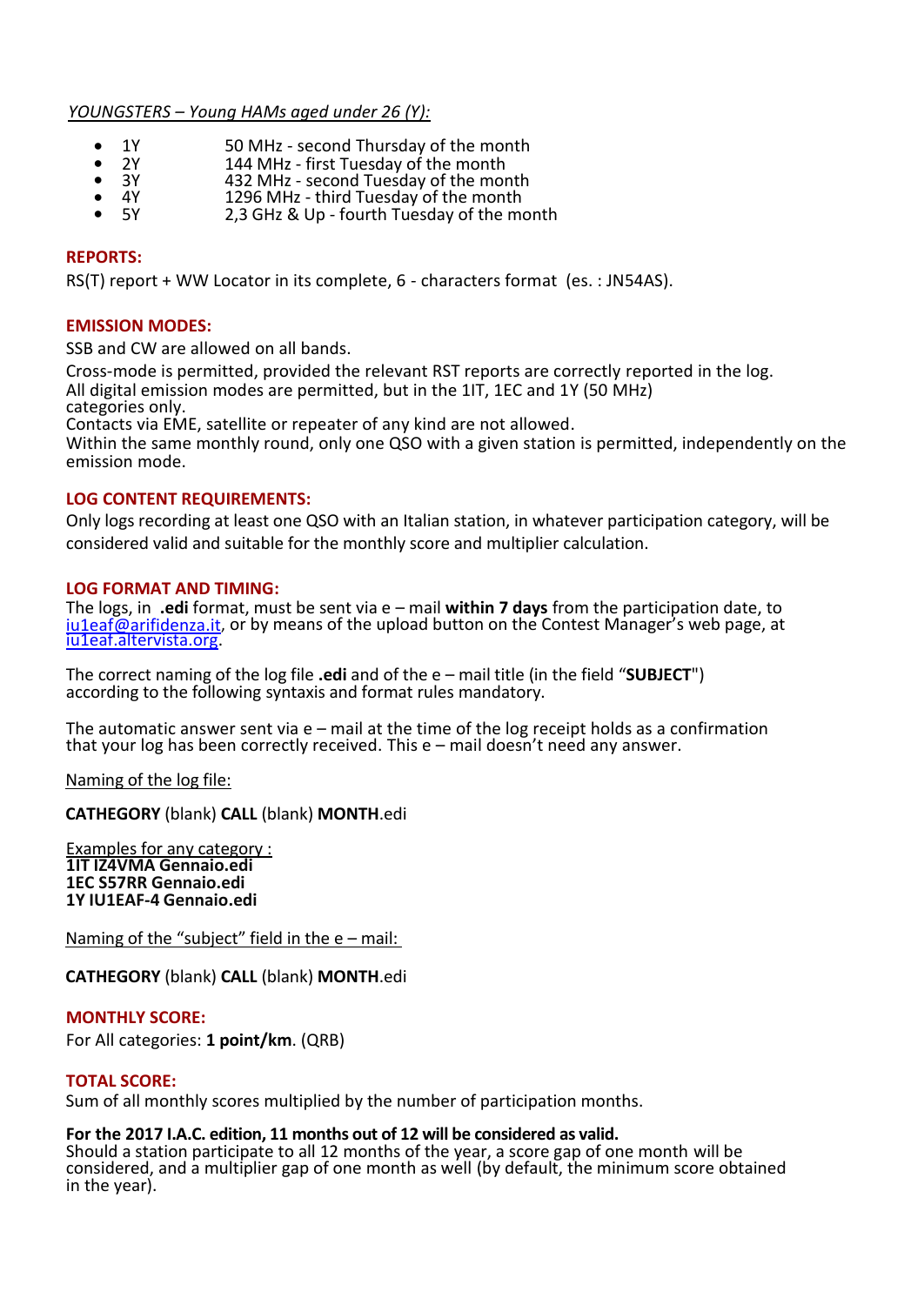If for a given month a log is classified as "Control Log" the corresponding monthly score will be set to zero, but the concerned month will still be counted as a multiplier.

#### **MINIMUM PARTICIPATION REQUIREMENTS**:

To be qualified in the final yearly ranking of any category, a participant station must score at least 7 contest runs out of 12.

#### **RESULTS:**

The results will be published on the official A.R.I. web site within 60 days from the participation date(s).

#### **PRIZES**:

A.R.I. will award the first three top score stations for each category (IT, EC, Y).

Should the ranking list of a given category contain less than 5 participants, the top scored station (first classified) will be awarded with a prize, the second and third classified station with diploma.

RadioKit Elettronica will award with a digital subscription each (two yearly and two biannual) four randomly chosen stations among all participants.

I0JXX will award with a 8JXX2 antenna a randomly chosen station among those having scored at least 7 contest runs out of 12.

NOTE concerning the random choice for RadioKit Elettronica and I0JXX prizes : the call sign of the participant stations will be put into the random extraction box once for each participation band.

The award ceremonies will take place during the A.R.I. VHF & up meeting in spring 2018. Participants unable to personally collect their prizes during the meeting, will be allowed to ask for the shipment of the prize to their home address.

The shipment will be free of charge for the participant, and the shipment costs will be charged on A.R.I.

#### **FINAL REMARKS:**

All participants are kindly requested to respect the I.A.R.U. band-plan and the restrictions imposed by the regulations currently in force in their country.

For any aspect not explicitly ruled by this document, the A.R.I. Trophy Regulation holds as reference regulation.

The only, officially valid Contest rules for I.A.C. 2017 edition will be the one published on the A.R.I. National web site: [\(www.ari.it\)](http://www.ari.it/) and on the web site of the Contest Manager [\(iu1eaf.altervista.org\)](http://iu1eaf.altervista.org/).

> *Steve IU1EAF/4 - I.A.C. Manager 2017* Website: [iu1eaf.altervista.org](http://iu1eaf.altervista.org/) E-mail: ju1eaf@arifidenza.it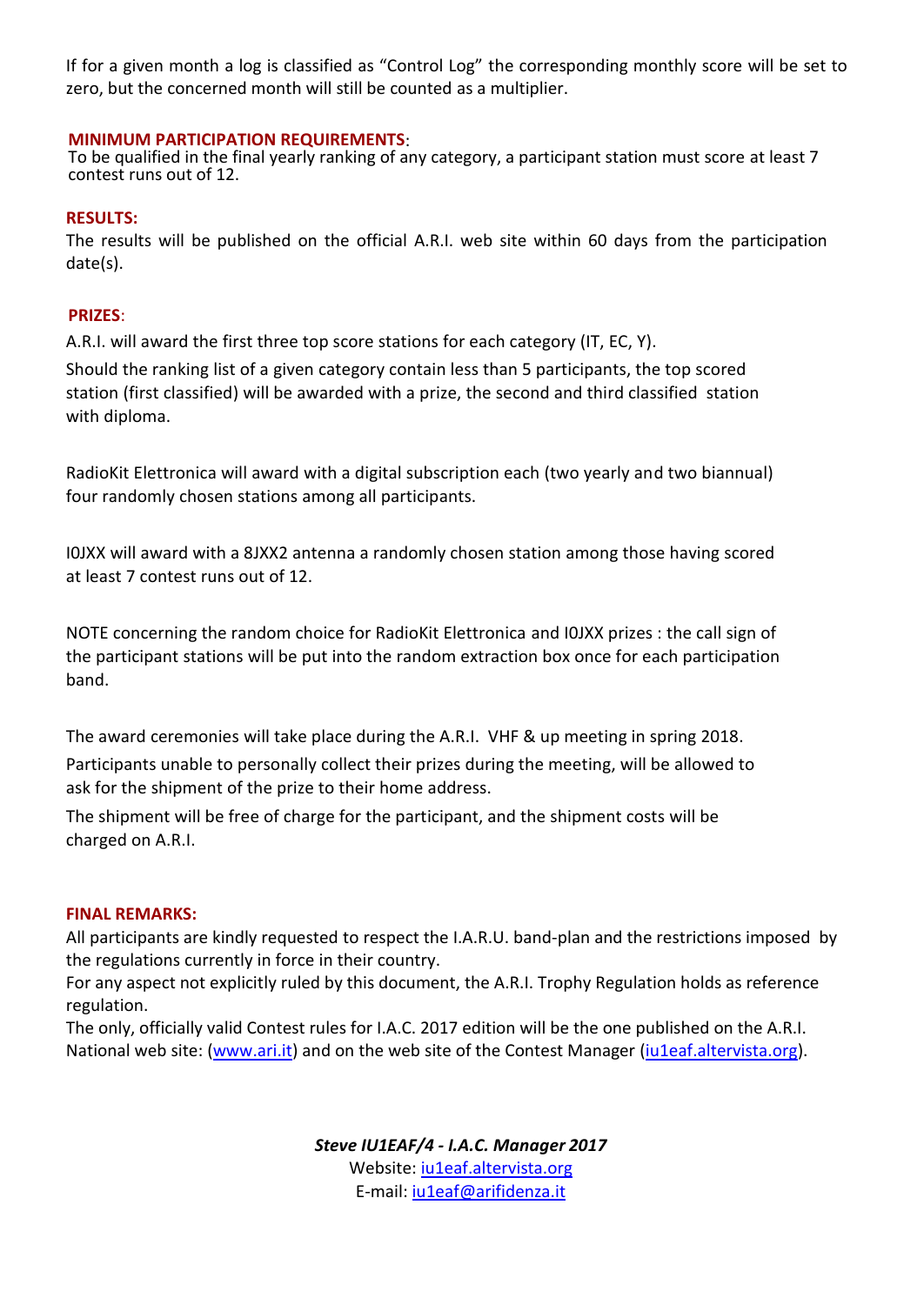# **Main Sponsor:**





# *A special thanks to Paolo IK4PKK for this translations.*